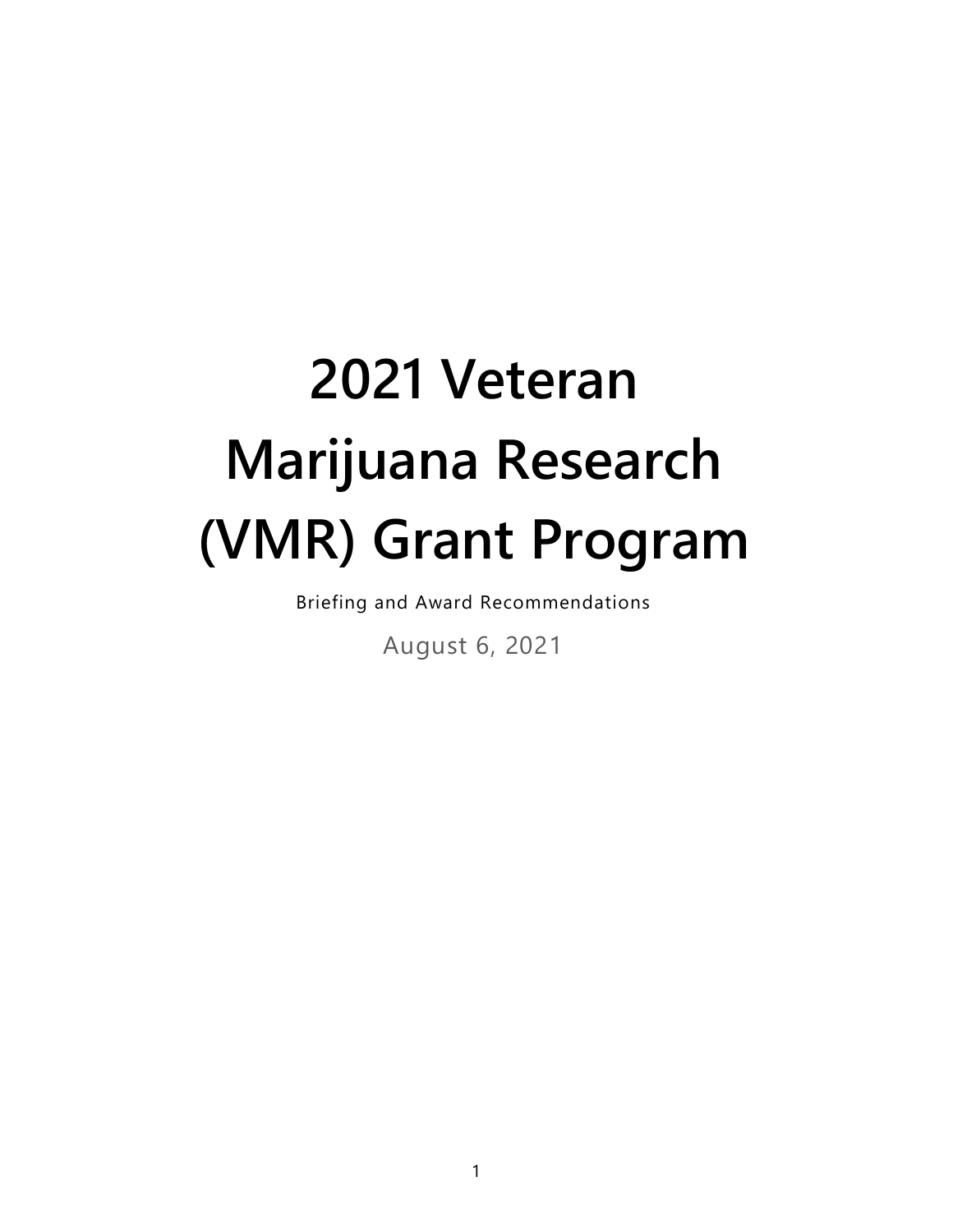# **Introduction**

On June 1, 2021 the Marijuana Regulatory Agency (MRA) issued a Request for Proposals (RFP) for Veteran Marijuana Research (VMR) grants. The Michigan Regulation and Taxation of Marihuana Act (Initiated Law 1 of 2018) was passed by the voters of the state of Michigan in November 2018 and, among other things, creates the Marihuana Regulation Fund in the state treasury and requires the Marijuana Regulatory Agency to expend money in the fund until 2022 or for at least two years, to provide \$20 million annually to one or more clinical trials that are approved by the United States Food and Drug Administration and sponsored by a non-profit organization or researcher within an academic institution researching the efficacy of marijuana in treating the medical conditions of United States armed services veterans and preventing veteran suicide.

The purpose of this Request for Proposals (RFP) is to obtain proposals from non-profit organizations or academic institutions that will outline plans to coordinate and manage research into the efficacy of marijuana in treating the medical conditions of United States armed services veterans and preventing veteran suicide.

The grant period is expected to begin August 16, 2021 and end when the clinical trials are complete. The amount available for this Veteran Marijuana Research Grant is \$20,000,000, consisting entirely of funds from the Marihuana Regulation Fund.

The MRA received responsive proposals in response to the RFP from the following two (2) organizations totaling \$24,604,944.

One proposal was received after the due date of 12:00 PM noon on July 16, 2021 and was not considered. One proposal was received timely, but deemed not responsive as it was not certified/signed and was determined to not meet the mandatory minimum requirement of demonstrating a history of garnering FDA approval for clinical trials and administering grant funding to researchers for clinical trials and was not considered.

The review team recommends that 2 of the 2 considered applicants receive grant awards. When determining the amount to be awarded to each organization the review team took into consideration several factors, including: 1) experience and financial stability of the organization; 2) the applicant's work plan; 3) applicant's management summary, and 4) applicant's budget and budget narrative. The table below provides the JEC's grant award recommendations.

| <b>Organization</b>                                                           |    | <b>Amount Requested</b> |    | <b>Recommended</b><br><b>Award Amount</b> |
|-------------------------------------------------------------------------------|----|-------------------------|----|-------------------------------------------|
| Multidisciplinary Association for Psychedelic<br>Studies (MAPS)               | \$ | 17,583,994              | \$ | 12,979,050                                |
| Wayne State University - Bureau of<br>Community Action & Economic Opportunity | \$ | 7,020,950               | \$ | 7,020,950                                 |
| University of Michigan                                                        |    | <b>Not Considered</b>   |    | <b>Not Considered</b>                     |
| Kairos Cannabis Research Foundation                                           |    | <b>Not Considered</b>   |    | <b>Not Considered</b>                     |
| Total                                                                         | S  | 24,604,944              | S  | 20,000,000                                |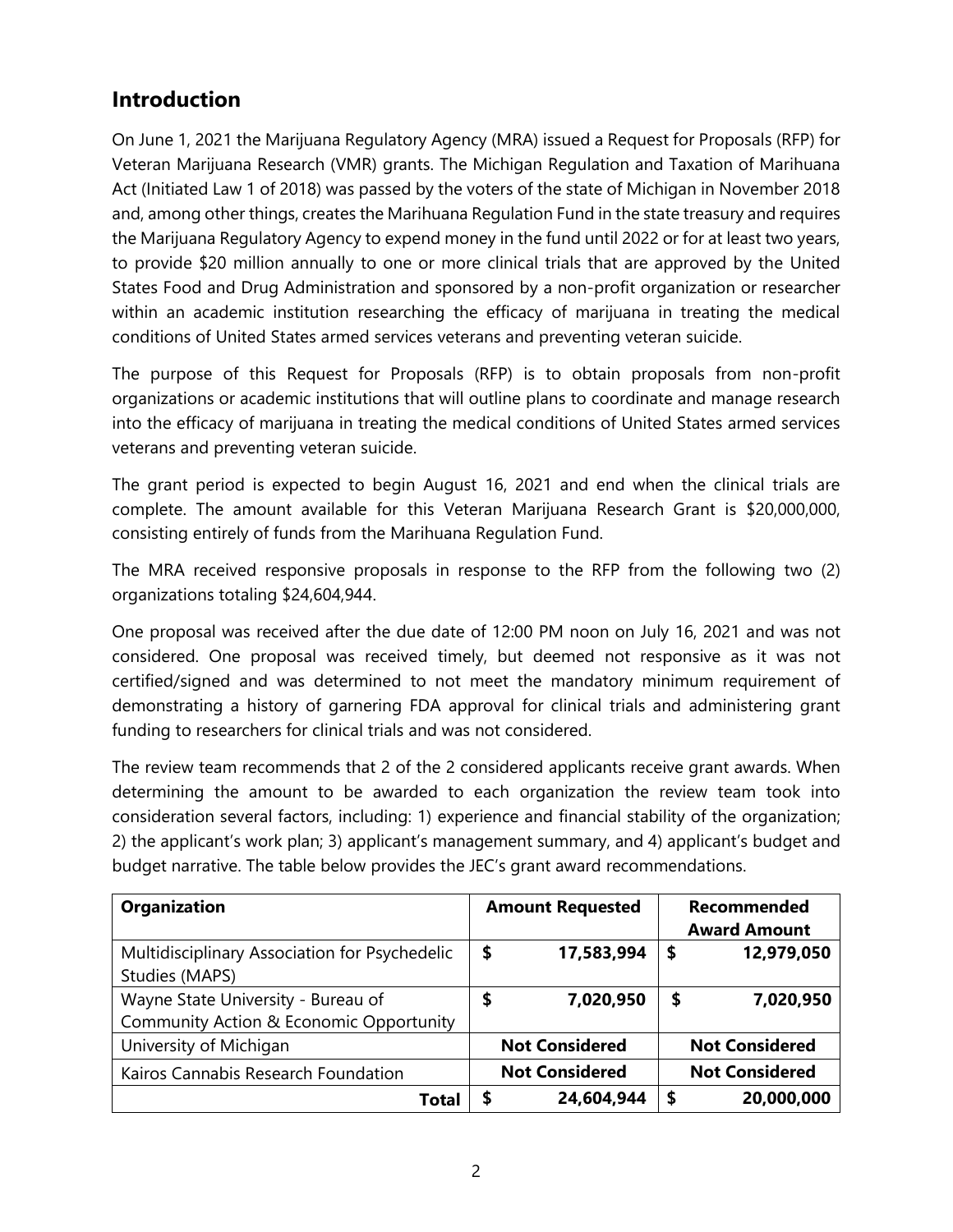# **Evaluation Method**

Responses to this solicitation were reviewed by Joint Evaluation Committee*,* which consisted of the following individuals:

| <b>Voting</b>                                                                                            | <b>Advisory</b>                                |
|----------------------------------------------------------------------------------------------------------|------------------------------------------------|
| <b>Andrew Brisbo, Executive Director</b>                                                                 | David Harns, Public Relations Manager          |
| <b>LARA - Marijuana Regulatory Agency</b>                                                                | LARA - Marijuana Regulatory Agency             |
| <b>Robert Near, Deputy Director</b>                                                                      | Leslie Christy, State Administrative Manager   |
| <b>Michigan Veterans Affairs Agency</b>                                                                  | LARA - Procurement and Administration Division |
| Debra Pinals, M.D., Medical Director<br><b>MDHHS - Behavioral Health and Forensic</b><br><b>Programs</b> |                                                |

## **Evaluation Results**

**Bidder #1: Multidisciplinary Association for Psychedelic Studies (MAPS)**

- Requested Amount: \$ 17,583,994
- JEC Recommended Award: \$ 12,979,050

The Evaluation Team determined that Multidisciplinary Association for Psychedelic Studies (MAPS) received a fundable score for their RFP response. This determination was accomplished by evaluating their responses to the Evaluation Criteria.

### **1. Experience and Financial Stability of the Organization:**

- The Evaluation Team determined that the bidder demonstrated extensive relevant experience and their responses were satisfactory overall, but the following deficiency was noted:
	- a. The requested financial statements were not included with the original bid submission.

### **2. Work Plan**

- The Evaluation Team determined that the bidder presented a detailed work plan, but the following deficiency was noted:
	- a. Related to objective #7 in the Work Plan requirement of the RFP ("establish research goals, approve projects, exercise financial and management oversight, and document and review results"), the presented timeline was not as clear as desired by the Evaluation Team.

### **3. Management Summary**

- The Evaluation Team determined that overall, the responses were mostly satisfactory, but the following deficiency was noted:
	- a. The roles and responsibilities between MAPS and the Contract Research Organization (CRO) were not clearly defined in the original submission.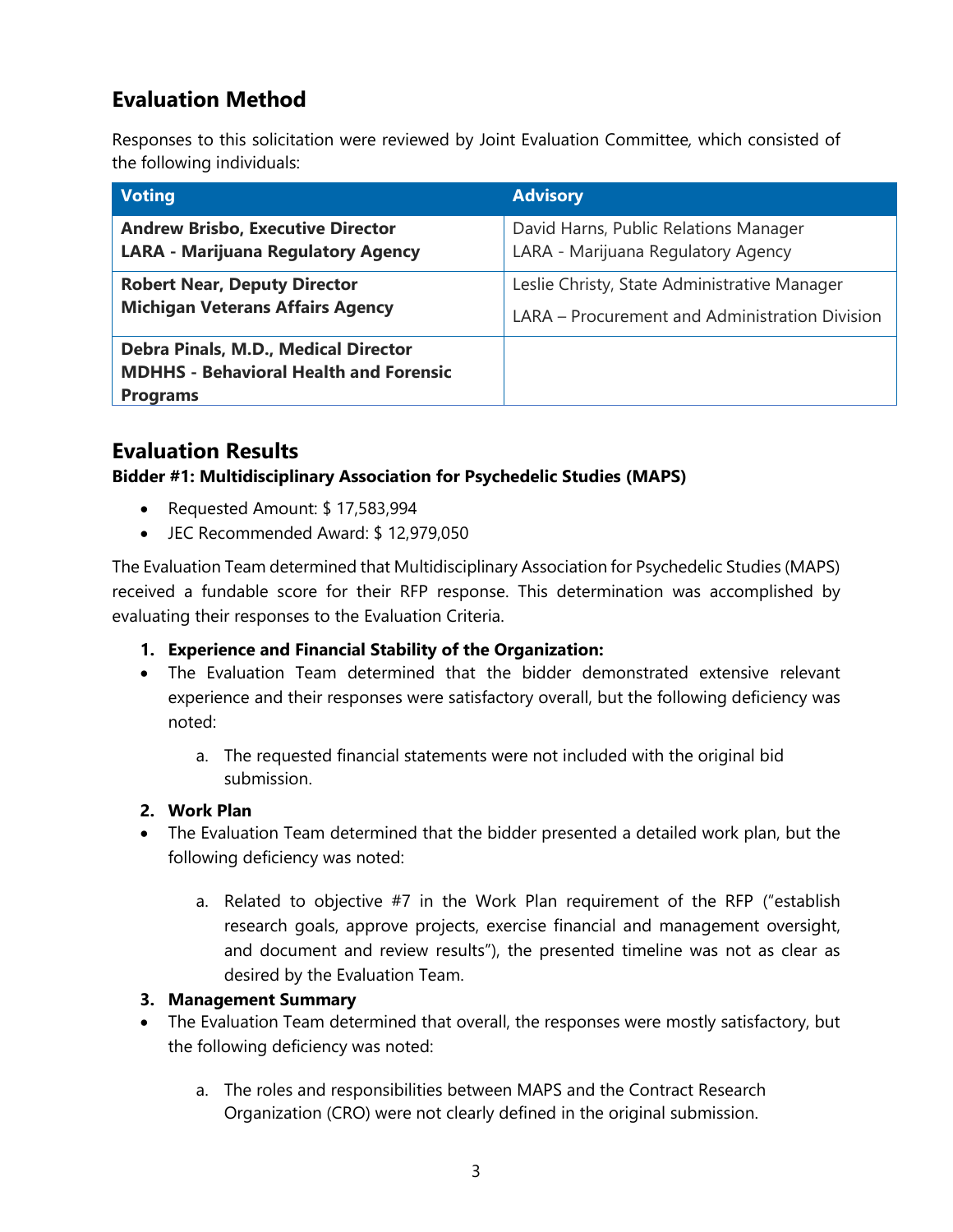### **4. Budget and Budget Narrative**

- The Evaluation Team determined that some parts of the proposed budget had clarity and overall, the responses were satisfactory, but the following deficiency was noted:
	- a. Some areas of the budget were unclear in the original submission, especially indirect and administrative costs.

## **Total Score: 81/100**

### **Bidder #2: Wayne State University**

- Requested Amount: \$ 7,020,950
- JEC Recommended Award: \$ 7,020,950

The Evaluation Team determined that Wayne State University received a fundable score for their RFP response. This determination was accomplished by evaluating their responses to the Technical Evaluation Criteria.

### **1. Experience and Financial Stability of the Organization**

- The Evaluation Team determined that the bidder demonstrated financial stability as well as extensive relevant experience with this type of project, but the following deficiency was noted:
	- a. It was not clear whether the bidder had experience with a project of this magnitude.

### **2. Work Plan**

- The Evaluation Team determined that the bidder presented a detailed work plan, but the following deficiency was noted:
	- b. The plan to obtain FDA approval for this project was not clearly defined.

#### **3. Management Summary**

- The Evaluation Team determined that overall, the responses were satisfactory and detailed, but the following deficiency was noted:
	- b. The provided confidentiality agreement was not the necessary type.

### **4. Budget and Budget Narrative**

• The Evaluation Team determined that the proposed budget and budget narrative were detailed and clear.

### **Total Score: 97/100**